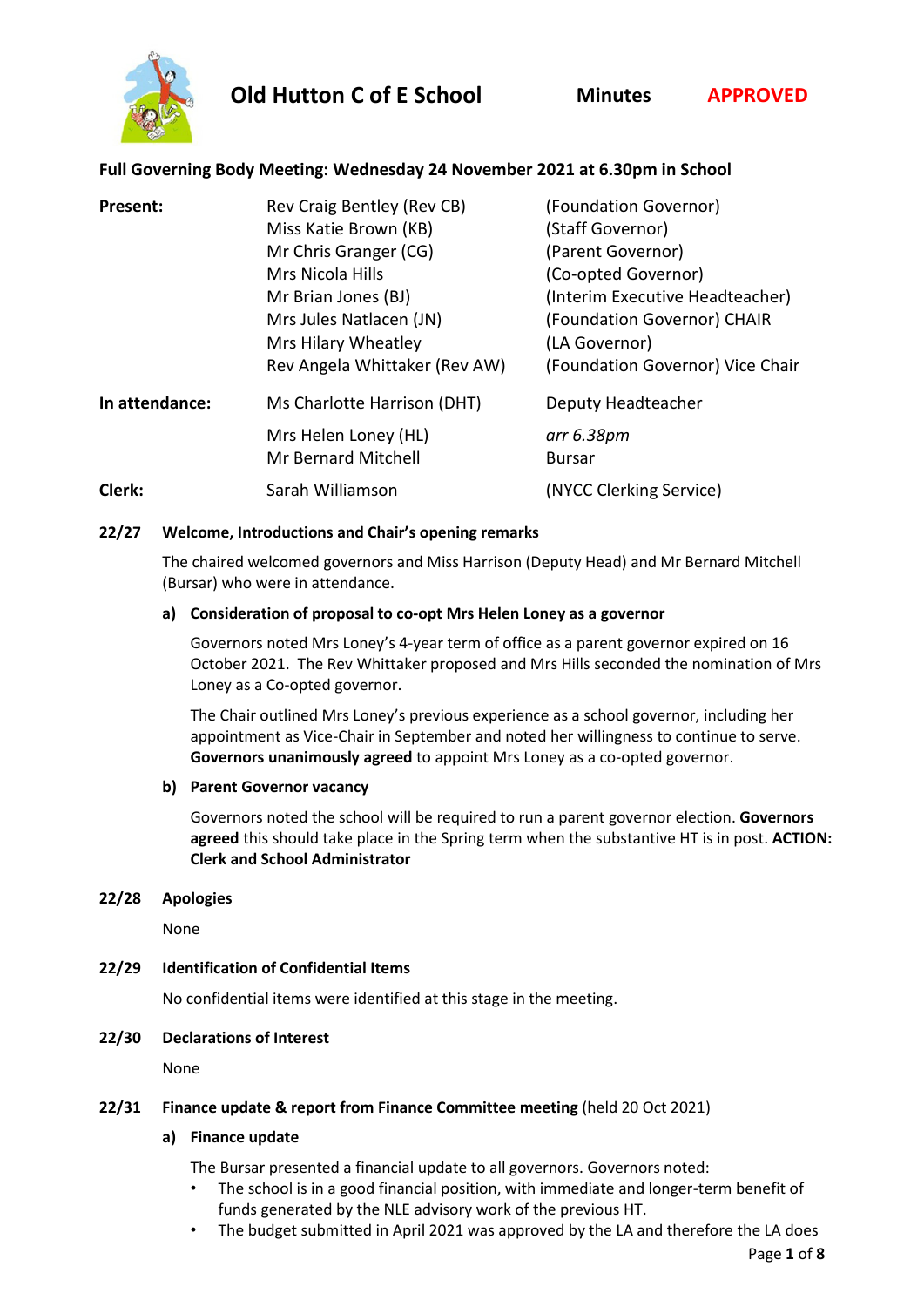# **Old Hutton C of E School Minutes APPROVED**



not require an update in October.

- It remains good financial management policy for governors to review the budget at this stage of the financial year.
- There have been some significant changes

## [*At 6.38pm Mrs Loney joined the meeting*]

A copy of the October monitoring report was circulated in advance. It is now possible to see the longer-term impact of staffing changes. Key external changes may have further impact: local government re-organisation and the government's academisation programme by 2025.

The Bursar summarised key changes:

- An additional £6k funding, largely associated with High Needs has been received since April. An increase from £44.5k to £52k; there may be further funds. This is a result of LA changes to High Needs funding arrangements.
- The school has not been as adversely affected by these changes as originally anticipated. Additional High Needs funding will gradually reduce over the next 3 years until it ceases; core High Needs funding will slightly increase over that time.
- At present there has been a saving of nearly £14k on support staff but a new pay scale has been published for teaching staff and teaching support staff unions are presenting a case for a significant increase. At present an increase of 2% is included in budget; staffing costs could therefore increase
- The Meal Grant was higher than anticipated and additional Covid recovery funding (£1k) has been received with a further £1k due in the summer term.

Governors noted the out-turn is now projected as £68-70k instead of £51k. In some years the LA would claw back anything above a surplus of 8%. This will be waived this year but is likely to return in 2022-23, of which governors must be mindful.

A governor noted an out-turn of £40k would be allowable and asked if the school has a defined list of spending priorities. The EHT responded this needs to be decided in discussion with the substantive HT who will have a vision for developing the school. The EHT will share ideas. The Staff governor added a significant IT lease runs out next year, at which point the school has the option to purchase the equipment.

The Bursar explained that Sports Premium (SP) funding will cease in August 2022 and any outstanding amount must be spent by March 2023. The school may wish to consider how it can sustain similar levels of activities once they are attributable to the main school budget. One change is that SP funding cannot be spent on capital projects.

## **b) Finance Committee Terms of Reference for FGB approval**

**Governors agreed** the revised terms of reference were comprehensive and approved them.

## **c) (22/16) Update on auditing of the School Fund**

The Bursar summarised the audit of the School Fund accounts for the last 3 years. The 3 accounts have been rationalised into a single account; this will ensure correct financial management going forward.

Projects need to be identified so surplus funds can be drawn into the school budget. The EHT reported an outdoor play equipment company was visiting on 25 November to finalise plans for the replacement equipment.

Governors thanked the Bursar for his presentation. [*At 7.10pm Mr Mitchell left the meeting*]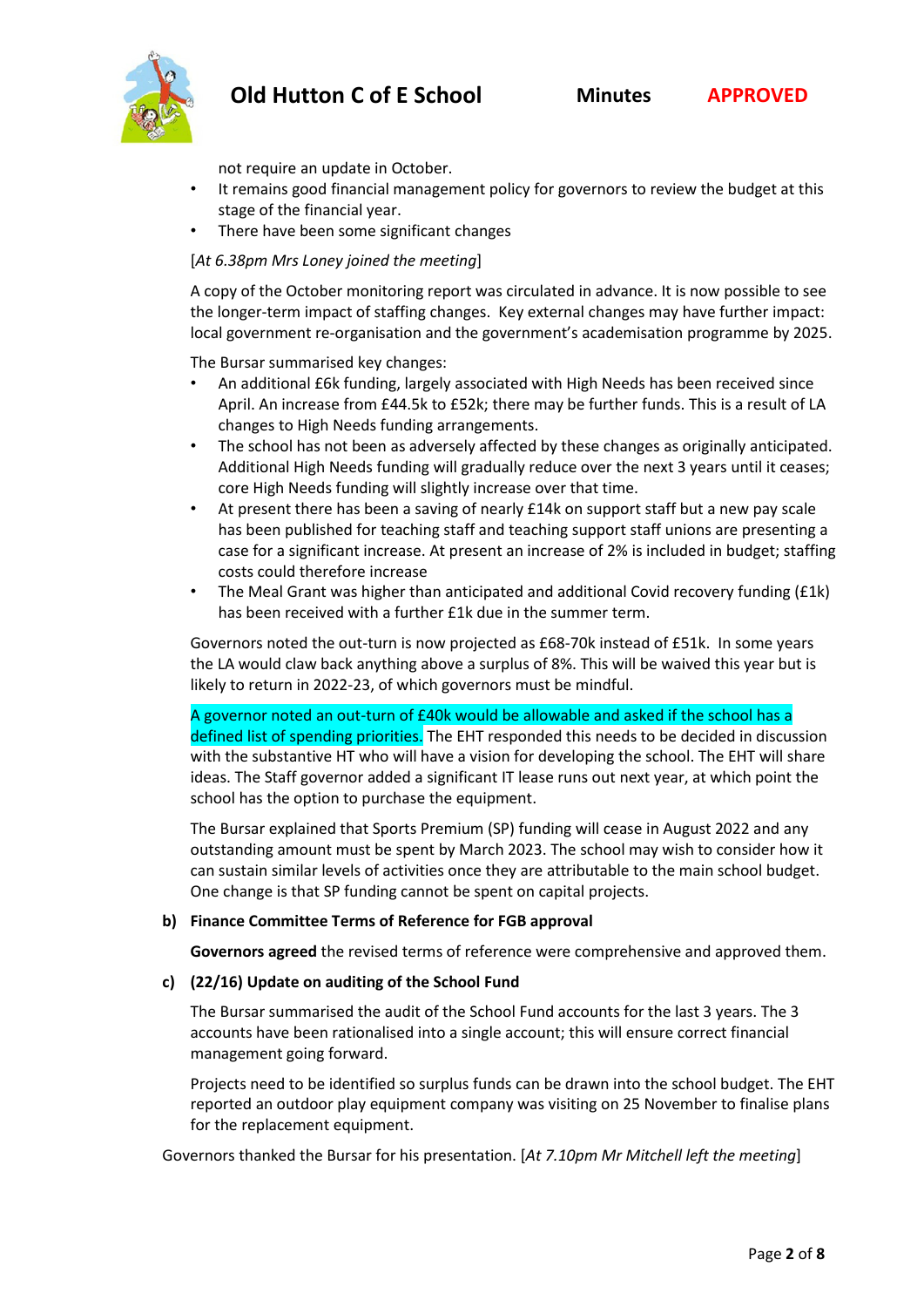

## **22/32 Any other urgent business**

One additional item was notified 'Car parking' which will be discussed under item 16

#### **22/33 Approval of Minutes of the FGB meeting held on 22 September 2021**

The minutes were circulated in advance. Mrs Loney proposed, and Rev Bentley seconded they be accepted as an accurate record. **Governors unanimously agreed.**

A copy of the public minutes will be posted on the school's website. **ACTION: Executive Headteacher**

#### **22/34 Matters arising**

#### a) **(22/24) Update on use of the Village Hall**

The EHT reported that in discussion with the Village Hall Committee the school had offered to relinquish one morning and one afternoon booking to enable wider community use.

**Governors agreed** further discussion of this item should be recorded in a separate confidential minute.

#### **22/35 Executive Headteacher's Report**

The Executive Headteacher's report was circulated in advance. Additional papers were tabled at the meeting.

#### **a) School Data**

Data was circulated but governors noted an assessment point is scheduled for the following week, so up to date data will follow.

The Executive Headteacher (EHT) explained the way in which data has been presented previously which has focussed on attainment rather than progress.

Understanding progress is particularly important in the context of Covid. Schools need to consider:

- Where are the children in terms of academic ability?
- Should they be there or further ahead?
- What has the school added to ensure a child has made good progress?

Following analysis of the updated progress data further consideration will be given to using more TA hours to invest in children who are behind and whether additional funds can be used to increase the hours available for intervention.

## **b) School Development Plan: review of progress against 2021/22 priorities**

Some amendments have been made to the SDP regarding internal monitoring. The EHT will RAG-rate actions at the end of term. The SDP remains a key strategic document for governors.

A copy of the action plan was circulated at the meeting. This draws together each subject leader's action plans and will form useful background information for and a basis of questions governors may ask on monitoring visits.

Governors noted staff have worked hard and made progress despite Covid disruption midterm. Covid catch-up funding is specifically aimed at the small number of disadvantaged children and the school must be able to evidence the impact of intervention on them.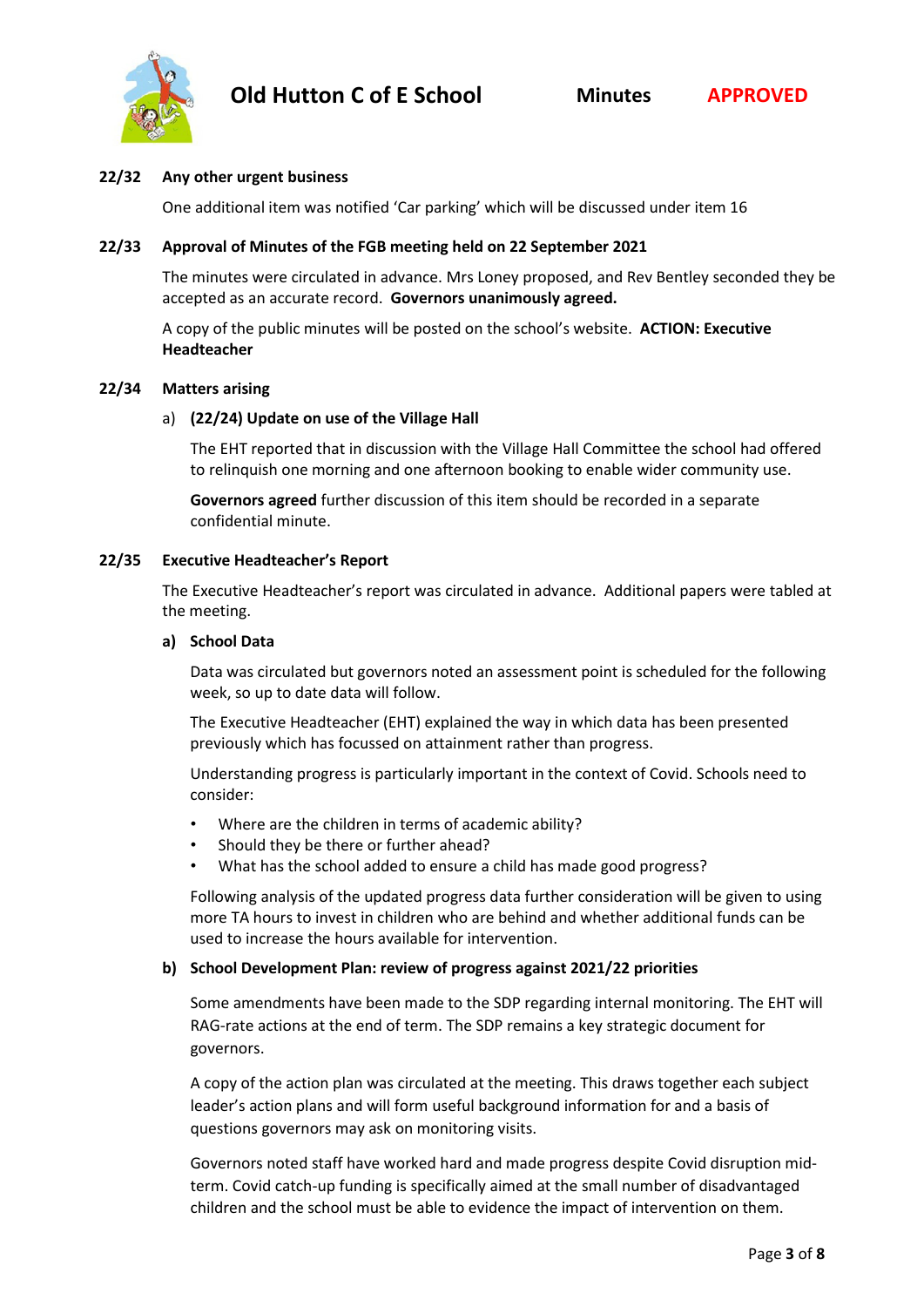# **Old Hutton C of E School Minutes APPROVED**



Intervention to date will be reviewed and increased in the Spring term.

There is one further governor monitoring visit scheduled for this term. The EHT circulated a Governor Journal to the Chair which incorporates two elements missing from the current Record of Visit form: the Ofsted framework focus of the visit and impact from the visit i.e. what is changing as a result of a governor visit.

Governors are mindful of Ofsted drivers and discussed amending the current form or adopting the new template. The Chair noted the revised format is very useful. Governors agreed the Clerk should circulate the form to all governors: **ACTION: Clerk**

# **c) School Self-evaluation Form**

The school's existing SEF (March 2021) was heavily biased towards the SIAMS framework. The EHT advised two separate SEF. The LA Advisor recommended a concise summary report, which the EHT has drafted.

A copy of the draft SEF was presented at the meeting. The school's current judgement is 'good' in all aspects.

The EHT explained the LA Advisor has offered to write a letter to the school community from the LA explaining this change in grading in the context of the revised framework. Outstanding now means nationally exceptional. In the local context no outstanding school has yet retained that judgment.

What does nationally exceptional mean? Delivering and sharing best practice across schools, this could be something to which the school aspires. Governors noted SIAMS have also changed the grade descriptors.

Are there any areas where the EHT feels the school is outstanding? This is not a downgrading, there are some aspects where the school is strongly good. Ofsted may notice an outstanding aspect and can comment on it.

Is remote learning provision outstanding? It is one element of the quality of education but this would not sway the overall judgment. The Deputy HT commented that Ofsted will enquire at the initial telephone call where the school's strengths lie and computing could be referenced.

What is the benchmark for outstanding for personal development? Every group is excelling. Everything possible is in place to support them. The school's ethos is very strong and is likely to be recognised in a SIAMS inspection.

How can sharing best practice with other schools be established? The HT, with support of governors, identifies strengths and promotes them. For example: behaviour or wellbeing packages; or a particular curriculum area. A school needs to build on what it has established and start sharing this, developing the whole school so it is outward-looking, and everyone is contributing to sharing good practice. The school is well-placed to identify a USP; this is a strong SEF.

Governors discussed the SEF. Will the amended SEF be shared with staff? The EHT will make amendments and share. **ACTION: Executive Headteacher**

Will there be a separate SIAMS SEF? There is one. The substantive HT will review. A SIAMS inspection is likely to happen in the Spring or Summer terms.

# **d) Staffing update**

A TA left at half-term. It has not been possible to make an appointment. A very experienced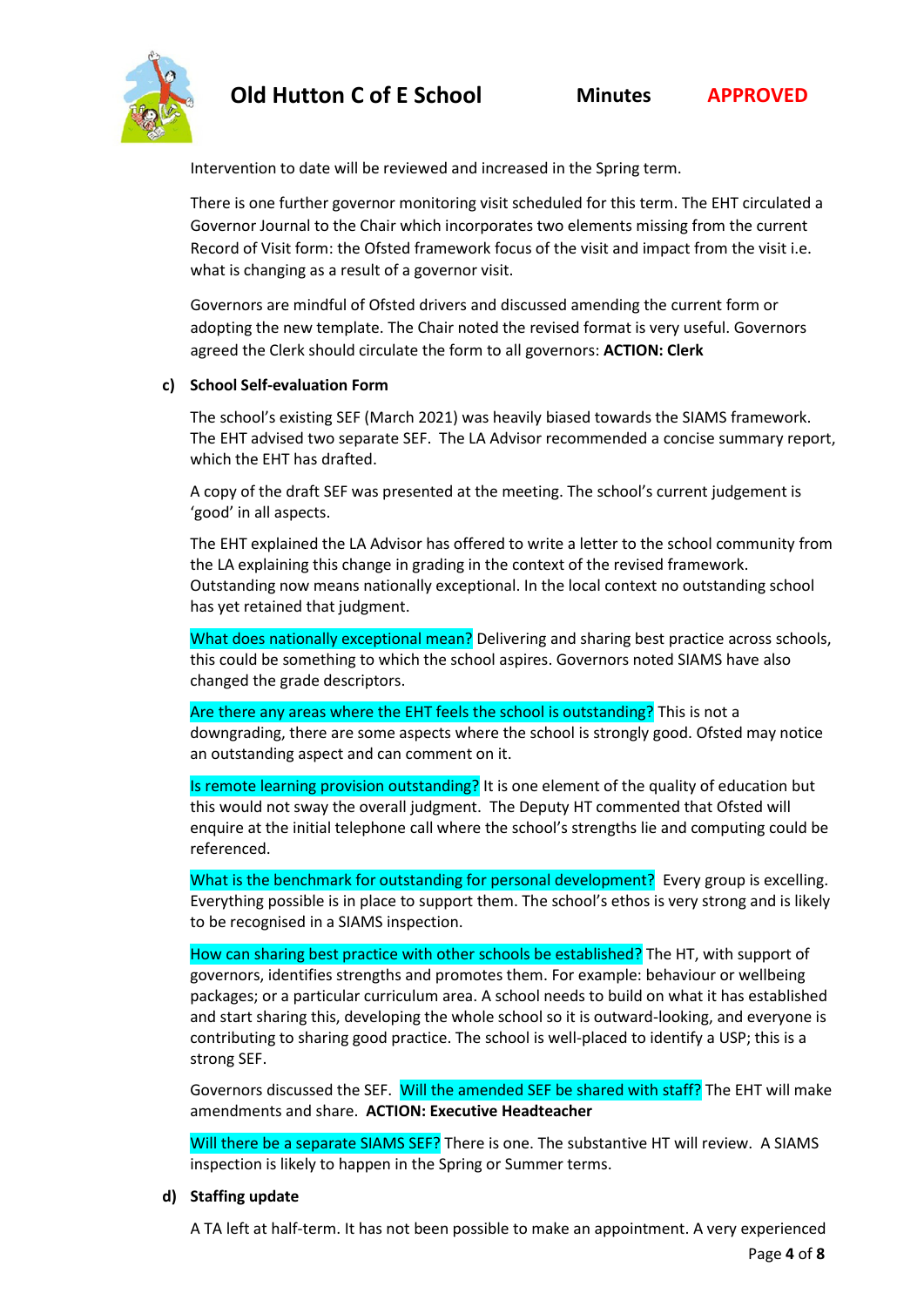



former teacher is covering these hours.

There has been no significant sickness absence.

## **e) (22/18e) Update on School Website**

The substantive HT signed off the new website last week; it incorporates compliance checking and alerts schools when updates are required. The company has stated work can be complete in 6-9 weeks and therefore should be ready for the March deadline.

Is there an additional cost for rebranding? Yes £6-700. This has wider implications but is something that could be revisited and may be something to consider once the new Headteacher is in post.

## **22/36 Safeguarding, Health & Safety and Premises updates**

## **a) Issues or incidents**

There were no H&S or Safeguarding incidents to report.

## **b) (22/17b) Update on installation of new outdoor equipment**

A meeting is scheduled with Playdale for 25 November. Governors previously agreed a budget of £16 - 20k to replace the adventure playground equipment. It is anticipated this work could be completed at February half term or during the Easter holidays. There is an informal agreement with a local family to remove the existing equipment and dispose of it. This is in hand but was postponed due to bad weather.

## **c) (22/17b) Update on grant applications for further development of outdoor space**

Governors noted there is no longer a need to consider external funding or grant applications.

## **22/37 Senior Leadership Team & staff wellbeing**

The Chair of Governors announced receipt of the Executive Headteacher's resignation for personal reasons. The memorandum of understanding will cease in 2 weeks.

The Chair and all governors expressed thanks to the Executive Headteacher for the significant impact made during this interim period and wished him well. The EHT responded that as well as bringing things to the school he had learned things too and hoped that long lasting links would be sustained between the staff of both schools.

**Governors agreed** further discussion of this item should be recorded in a separate confidential minute.

## **22/38 Governor Monitoring Visits,**

- **a)** A copy of the monitoring report from the previous Priority 5 Delegated Leadership which took place in the Summer term (Mrs Loney) was circulated to governors before the meeting.
- **b) Priority 2: Maintain outstanding effectiveness as a Church School** understanding of diversity and spiritual development

Mrs Loney and Rev Bentley visited the school during a multi-faith day. The visit has been written up, will be transferred to the new format and circulated. **ACTION: Rev Bentley**

## **c) Priority 3: Well Being**

This visit took place on 24 November. A report will be circulated. **CTION: Mrs Hills and Mr Granger**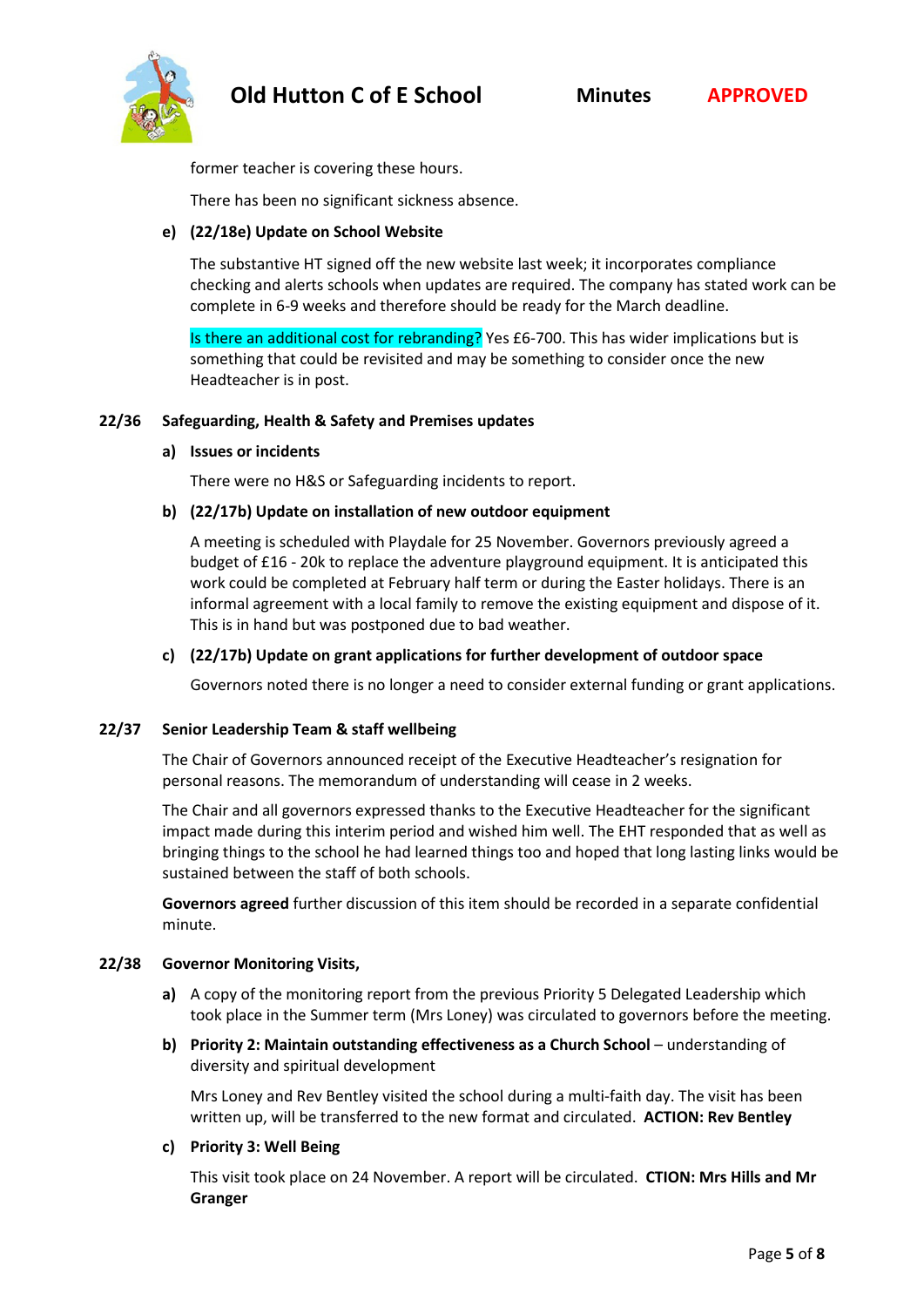

## **d) Priority 4: High Achievement responding to gaps in learning due to the pandemic**

A visit by Mrs Wheatley and Rev Whittaker is scheduled for 29 November

#### **22/39 Policies to review**

#### **a) (22/22a) Update on Policy Review Schedule**

The EHT provided a draft policy schedule circulated in advance. This identifies policies for review, many of which are in the Autumn term. **Governors agreed** to adopt this schedule.

#### **b) (22/22b iv) Update on Fire Risk Assessment**

The Cumbria Fire Service visit has been re-booked for January. The doors in this listed building will be raised as a specific issue.

#### **c) Child Protection policy**

Is there an associated Staff Behaviour of Code of Conduct for review? The EHT responded this could be woven into the Safeguarding policy or be a separate policy. The EHT will review this aspect following the staff Safeguarding meeting in Monday 29 November at 3.45pm, to which the Chair was invited. **ACTION: Executive Headteacher**

Governors noted key changes around sexual harassment and gender in the context of primary schools. Mrs Wheatley proposed and Rev Whittaker seconded this policy be approved; **governors ratified the updated policy.**

#### **d) RE and Collective Worship policies**

**Governors agreed** this will be carry-forwarded to the next FGB meeting.

#### **22/40 Governor Training**

## **a) Keeping Children Safe in Education (2021)**

All governors have now signed to confirm they have read and understood KCSIE (2021).

#### **b) NGA Learning Link provided by Cumbria LA**

Governors were reminded of access to e-learning modules **free of charge** until 18 Apr 2022.

#### **c) Feedback on any governor training completed since the last meeting**

5 governors attended Cluster training regarding the Ofsted framework. It was sensitively and clearly led. Slides and questions will be shared with all governors. **ACTION: Clerk**

The EHT is collating an Ofsted file to support governors. **ACTION: Executive Headteacher** 

How many governors will be required to speak with inspectors? 3 or 4 governors will be required; this depends on availability given the short notice. The meeting is usually scheduled at lunchtime. All governors will be invited to feedback at the end of the day.

The LA offers preparatory advice sessions. The Chair will contact Marie Barnes to arrange a date. **ACTION: Chair**

#### **22/41 Governance**

#### **a) Governor Skills Audit**

A draft summary has been produced and provided to the Chair and EHT. A final summary will be reviewed at the next FGB meeting, alongside the training overview. **ACTION: Clerk**

Key areas for development so far are HT Performance Management training and training for Chairing committees and to support succession planning for the role of Chair.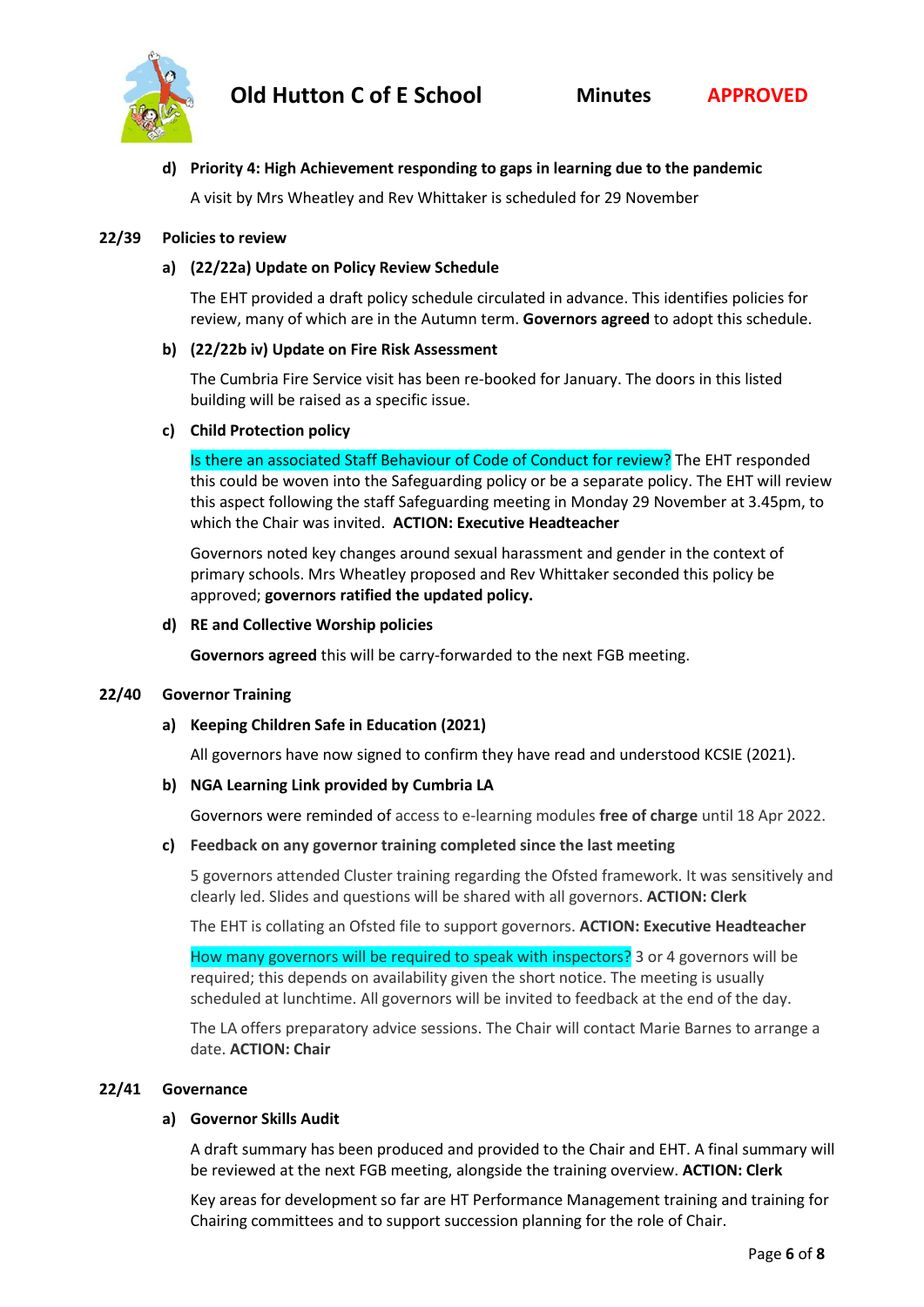

#### **b) Governor vacancies**

Governors noted vacancies for: 2 co-opted governors and 1 parent governor

The Clerk will send copies of the parent governor elections paperwork to the Head and School Administrator. ACTION: Clerk

## **c) (22/15a) Update on arrangements for a H&S Committee meeting, including clerking**

Governors discussed the current schedule for Committee meetings and noted many schools operate two committees: a School Improvement Committee or Standards & Effectiveness Committee, and a Finance Committee, which incorporates Health & Safety.

**Governors agreed** it would be more streamlined to:

- Hold 3 Finance Committee meetings per annum (October, Feb/Mar and Apr/May in advance of a June FGB meeting)
- Further develop the terms of reference for the Finance committee to incorporate Health & Safety matters **ACTION: Clerk**
- Continue with a governor termly H&S walk round. The EHT will provide an audit form. Mrs Loney agreed to undertake this role and will report and make recommendations to the spring Finance Committee meeting. **ACTION: Executive Headteacher and Mrs Loney**

#### **22/42 Any Other Urgent Business**

#### **Car Parking**

Car parking and traffic management particularly at drop off and pick up times continues to be a health & safety concern. It also has an impact on villagers. Current parking located next to the church cannot be extended as the surrounding area is consecrated ground.

Mr Granger circulated a proposal as a starting point for discussion to bring additional parking and a drop off point to the front of the school. This would require consultation with a wide range of stakeholders in addition to planning applications and considerations.

Governors discussed the proposal in detail and identified key stakeholders including: parents; the local community; the Parish Council; the Village Hall Committee; the Diocese (including the Diocesan Director of Education); Cumbria Highways; the local District Councillor; and the LA.

The proposal would result in a modest loss of 630m<sup>2</sup> of play space and provide parking for 12 cars in addition to a drive through drop off area. Governors discussed ways in which the impact of loss of playing area could potentially be alleviated.

How would such a scheme be funded? Funding is an important consideration. Mr Granger advised funding is likely to emerge as you go through the process.

Does this proposal impact decision-making regarding replacement of play equipment? No, such a process would take time.

Governors discussed periodic monitoring by school staff in Hi-Vis jackets at pick off and drop off times. This has short-term impact through pro-active conversations. It was suggested local PCSOs could also be involved.

**Governors agreed** the only way to make progress and address the ongoing health & safety concerns over parking and traffic is to be creative and seek a long-term solution.

Governors agreed to set up a working group to explore possibilities: Mr Granger (Chair); Mrs Hills; Mrs Loney, Rev Whittaker and Miss Harrison as a staff representative.